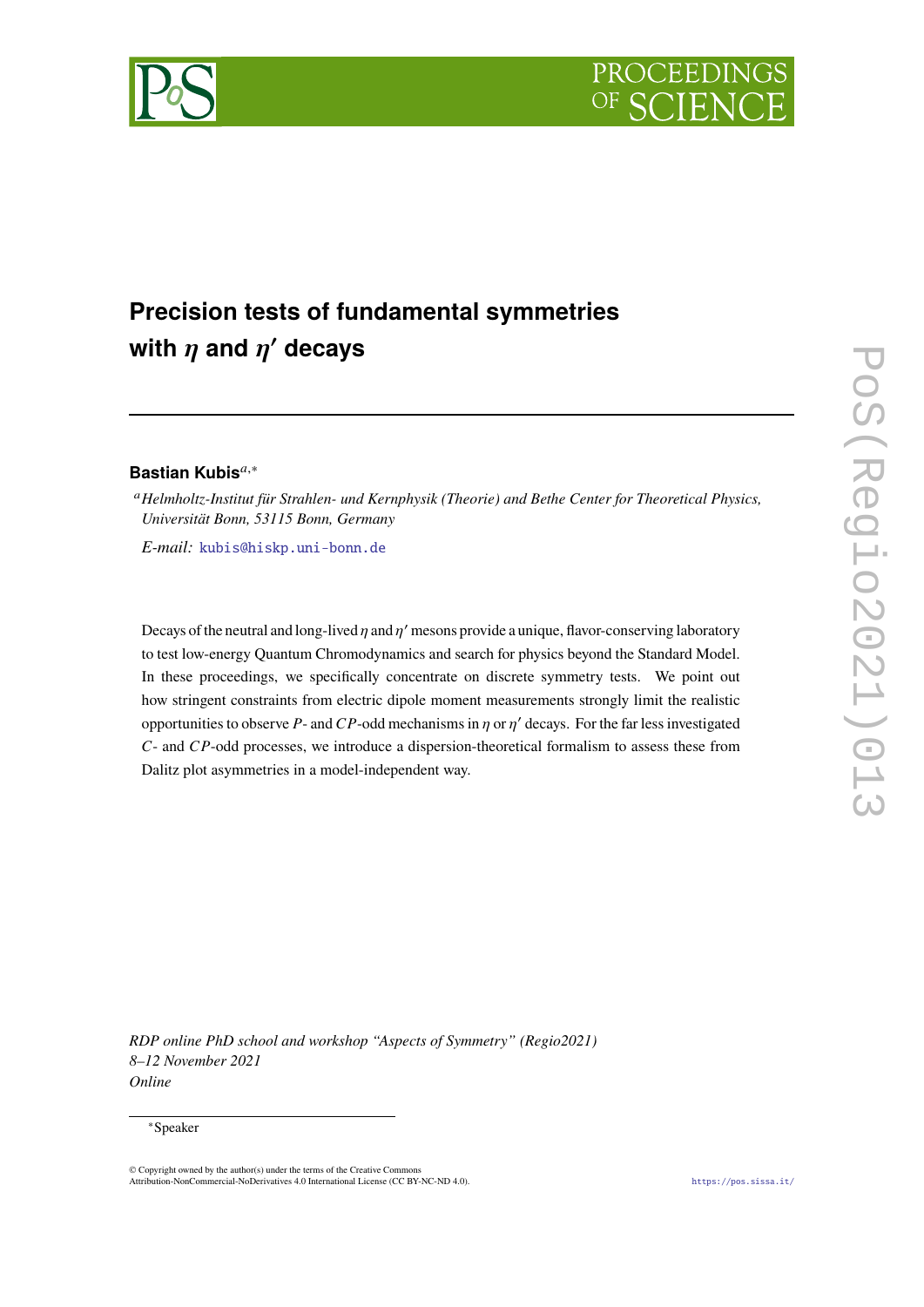# 1. The  $\eta$  and  $\eta'$  mesons: properties, symmetries, quantum numbers

Decays of the lightest flavor-neutral mesons, the *n* and the *n'*, post ample opportunities of various symmetry tests. Apart from parity, they both share the quantum numbers of the vacuum,  $I^G(J^{PC}) = 0^+(0^{-+})$ . The  $\eta$  with its mass  $M_{\eta} = 547.86$  MeV is largely a (pseudo-) Goldstone boson of spontaneously broken chiral symmetry. Its width,  $\Gamma_n = 1.31$  keV, is tiny largely because many of its decay modes, strong or electromagnetic, are forbidden at leading order due to  $P, C, CP$ , isospin/G-parity, or angular momentum conservation [\[1\]](#page-6-0). The much heavier  $\eta'$ ,  $M_{\eta'} = 957.78$  MeV, is no Goldstone boson due to the  $U(1)_A$  anomaly, however its width,  $\Gamma_{\eta'} = 196$  keV, still makes it much narrower than, say, the  $\omega(782)$  or  $\phi(1020)$  vector resonances of comparable mass.

Amongst stringent tests of Standard Model (SM) physics with  $n$  and  $n'$  decays, we mention various processes of odd intrinsic parity that are determined by the Wess–Zumino–Witten anomaly [\[2,](#page-6-1) [3\]](#page-6-2); the extraction of the light quark mass difference  $m_{\mu} - m_{d}$  from  $\eta \to 3\pi$  [\[4\]](#page-6-3) (and references therein); theory input for the anomalous magnetic moment of the muon [\[5\]](#page-7-0) via the  $n^{(\prime)}$ transition form factors [\[6\]](#page-7-1) (see also Refs. [\[7,](#page-7-2) [8\]](#page-7-3) for recent developments); or scalar resonance dynamics of, e.g., the  $f_0(500)$  or  $a_0(980)$  resonances in decays such as  $\eta^{(\prime)} \to \pi^0 \gamma \gamma$ ,  $\eta' \to \eta \gamma \gamma$  [\[9,](#page-7-4) [10\]](#page-7-5). These and several more topics are covered extensively in a recent review [\[11\]](#page-7-6).

Possible probes of physics beyond the Standard Model (BSM) fall broadly into two categories. On the one hand, there are searches for weakly-interacting new light particles, such as dark photons, protophobic or leptophobic gauge bosons of new  $U(1)$  symmetries, light Higgs-like scalars, or axion-like particles; we do not discuss these here, but refer to Ref. [\[11\]](#page-7-6) and references therein. In these proceedings, we concentrate on tests of discrete symmetries, in particular searches for possible new sources of CP-violation. As the *n* and *n'* mesons are C and P eigenstates, their decays are a flavor-conserving laboratory for such symmetry tests, with little or no SM background. The different possible classes of violation and conservation of  $C$ ,  $P$ , and  $T$  (always assuming  $CPT$  to be conserved) are enlisted in Table [1.](#page-1-0) While the Standard Model weak interactions are in class IV, violating all three discrete symmetries separately, they are in many circumstances close to class I, violating  $C$  and  $P$  maximally, with  $CP$  almost conserved. In the following, we concentrate on class II (Sec. [2\)](#page-2-0),  $P$ - and  $T$ - violating, but  $C$ -conserving interactions, which are closely connected to the physics of electric dipole moments (EDMs); and on class III (Sec. [3\)](#page-4-0),  $T$ - and  $C$ -odd, but  $P$ -even interactions, which have been much less explored to date.

<span id="page-1-0"></span>

| class    | violated            | conserved                | interaction                               |
|----------|---------------------|--------------------------|-------------------------------------------|
| $\Omega$ |                     | C, P, T, CP, CT, PT, CPT | strong, electromagnetic                   |
|          | C, P, CT, PT        | T, CP, CPT               | (weak, with no KM phase or flavor mixing) |
| Н        | P, T, CP, CT        | C, PT, CPT               |                                           |
| Ш        | C, T, PT, CP        | P, CT, CPT               |                                           |
| IV       | C, P, T, CP, CT, PT | CPT                      | weak                                      |

**Table 1:** Possible classes I–IV of interactions that violate discrete spacetime symmetries, assuming CPT invariance. Table taken from Ref. [\[11\]](#page-7-6).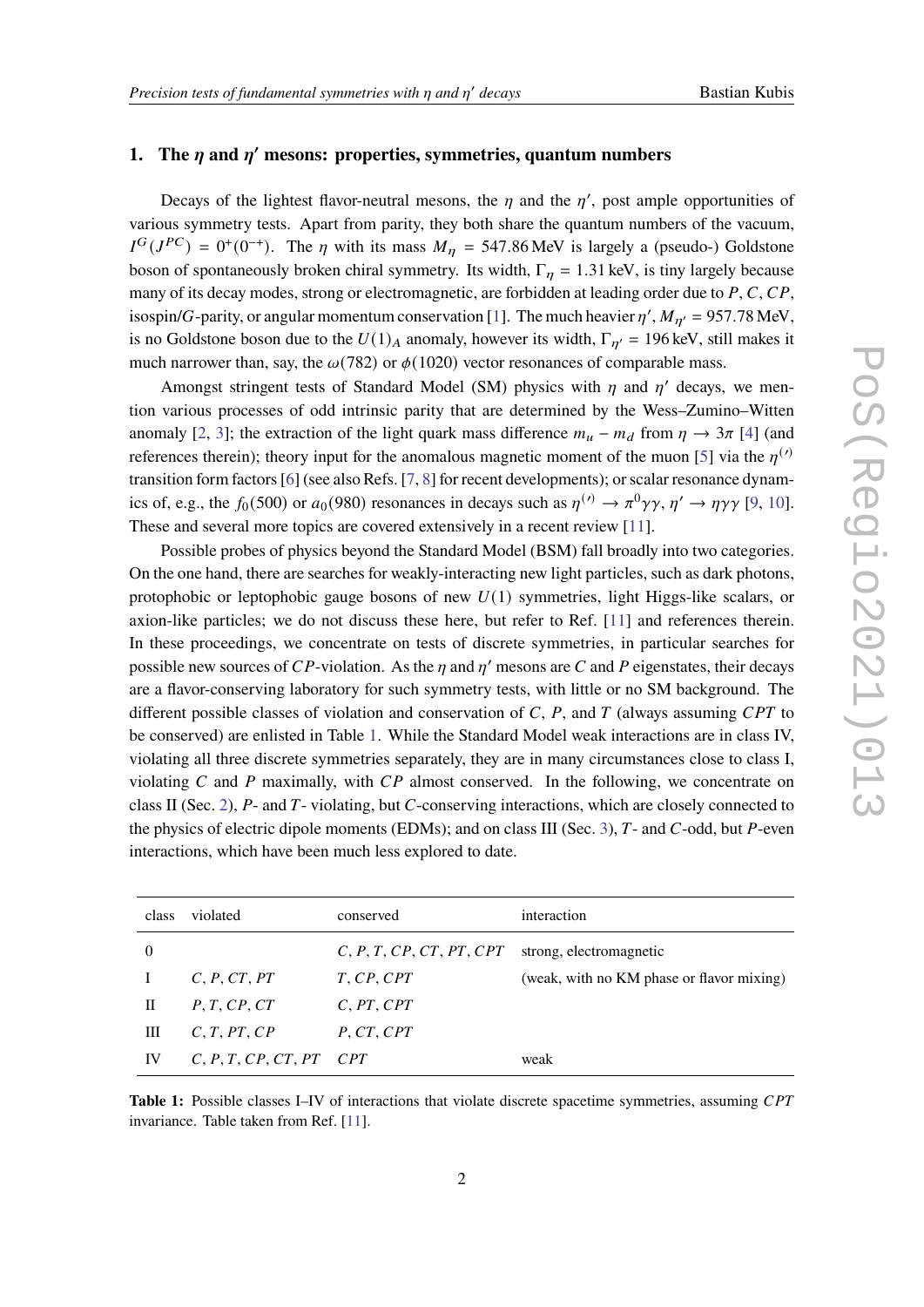<span id="page-2-1"></span>

**Figure 1:** Pion loop contribution to the neutron EDM via a CP-violating pion–nucleon coupling (left), and loop-induced CP-violating pion–nucleon vertex function generated through an  $\eta \to \pi \pi$  coupling (right). The red crosses indicated  $CP$ -violating vertices. Figures taken from Ref. [\[11\]](#page-7-6).

# <span id="page-2-0"></span>2. **P**- and *CP*-violation

Permanent EDMs such as of neutron or proton are signs of  $P$ - and  $CP$ -violating interactions, or class II in the nomenclature of Table [1.](#page-1-0) As the weak contribution to these is vanishingly small, experimental limits in particular on the neutron EDM have been employed to constrain the (renormalizable) dimension-four P- and CP-odd operator known as the OCD  $\theta$ -term,

$$
\mathcal{L}_{\theta} = \frac{g_s^2 \theta}{32\pi^2} G_{\mu\nu}^a \widetilde{G}^{a\mu\nu} \,. \tag{1}
$$

At the same time, the  $\theta$ -term induces a coupling for the decay  $\eta \to \pi \pi$  [\[12,](#page-7-7) [13\]](#page-7-8):

$$
\mathcal{B}(\eta \to \pi^+ \pi^-) = \frac{\bar{g}_{\eta \pi \pi}^2}{16\pi M_{\eta} \Gamma_{\eta}} \sqrt{1 - \frac{4M_{\pi^{\pm}}^2}{M_{\eta}^2}}, \qquad \bar{g}_{\eta \pi \pi} = \frac{2\bar{\theta}M_{\pi}^2 m_u m_d}{\sqrt{3}F_{\pi}(m_u + m_d)^2},
$$
(2)

where  $\bar{\theta} = \theta + \arg \det(\mathcal{M})$  is related to the Lagrangian parameter  $\theta$  via the phase of the determinant of the quark mass matrix M. The best experimental upper limit on this decay,  $\mathcal{B}(\eta \to \pi^+\pi^-)$  $4.4 \times 10^{-6}$  [\[14\]](#page-7-9), implies  $|\bar{\theta}| < 4 \times 10^{-4}$ , which however is a much weaker limit than the one derived from the neutron EDM,  $|\bar{\theta}| \leq 10^{-10}$  (see, e.g., Ref. [\[15\]](#page-7-10) or references therein). However, given the suggested suppression of  $\bar{\theta}$ , various P- and CP-odd operators of dimension six may be competitive in size [\[16,](#page-7-11) [17\]](#page-7-12), so one may wonder whether a tiny EDM may not still be reconciled with a signal in  $\eta \to \pi \pi$ . However, this possibility has been debunked frequently [\[11,](#page-7-6) [18–](#page-7-13)[21\]](#page-8-0). Figure [1\(](#page-2-1)left) shows how the leading nonanalytic contribution to the neutron EDM is, in fact, generated from the  $\theta$ -term: it generates a CP-violating pion–nucleon coupling, and the photon coupling to the charged-pion loop induces a logarithmically (in  $M_\pi$ ) enhanced contribution to the EDM. However, a  $CP$ -odd  $\eta \rightarrow \pi \pi$  coupling in turn induces such a CP-odd pion–nucleon coupling at one loop, see Fig. [1\(](#page-2-1)right), such that, at the two-loop level, any  $\eta \to \pi \pi$  decay generates an EDM contribution. The estimated relation between neutron EDM  $d_n$  and coupling  $\bar{g}_{\eta\pi\pi}$  reads [\[11\]](#page-7-6)

$$
d_n \approx 7 \times 10^{-16} \left( \frac{\bar{g}_{\eta \pi \pi}}{\text{GeV}} \right) e \text{ cm},\tag{3}
$$

which results in the limit  $\mathcal{B}(\eta \to \pi^+\pi^-) < 2 \times 10^{-17}$ , eleven orders of magnitude below the current measurement [\[14\]](#page-7-9), and way beyond experimental reach in the foreseeable future.

Alternative  $\eta$  decays to investigate  $P$ - and  $CP$ -violation that have been suggested in the past are  $\eta \to \pi^+\pi^-\gamma^{(*)}$  [\[22,](#page-8-1) [23\]](#page-8-2), where, e.g., an asymmetry in the angle between the  $\pi^+\pi^-$  and  $\ell^+\ell^-$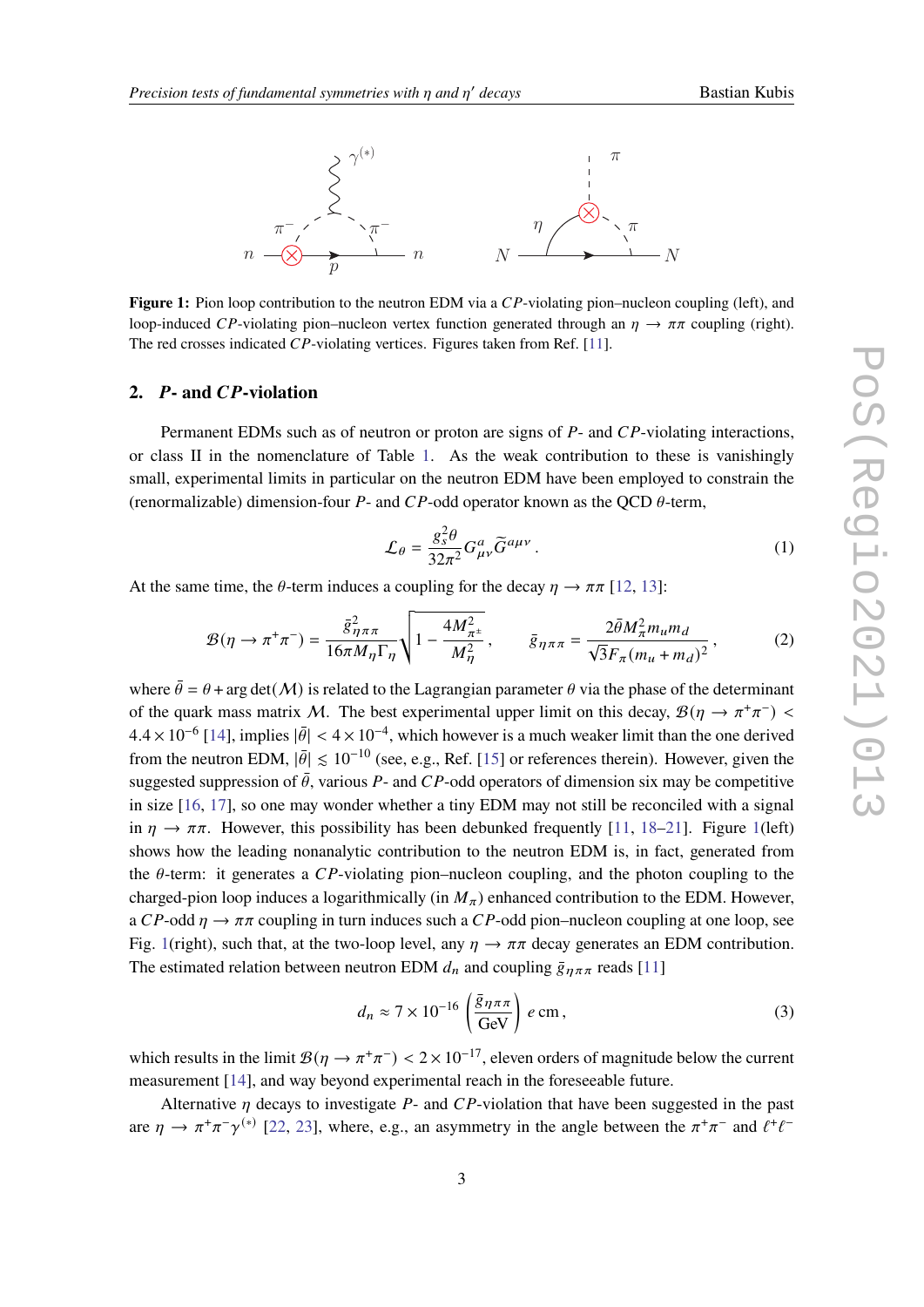

<span id="page-3-0"></span>**Figure 2:** One-loop contribution to the neutron EDM, induced by a  $CP$ -odd  $\eta \rightarrow \rho \gamma$  vertex. Figure taken from Ref. [\[11\]](#page-7-6).

decay planes would be an experimental  $CP$ -odd signature [\[23\]](#page-8-2). Such an effect could be generated by the interference of magnetic  $(M)$  and electric  $(E)$  transitions,

$$
\mathcal{A}(\eta \to \pi^+ \pi^- \gamma^{(*)}) = M \epsilon_{\mu\nu\alpha\beta} p_+^{\mu} p_-^{\nu} k^{\alpha} \epsilon^{\beta} + E \left( (\epsilon \cdot p_+)(k \cdot p_-) - (\epsilon \cdot p_-)(k \cdot p_+) \right). \tag{4}
$$

In the SM,  $M \propto e/F_{\pi}^{3}$  is given by the chiral anomaly at leading order [\[24–](#page-8-3)[26\]](#page-8-4), while  $E = 0$ . In Refs. [\[22,](#page-8-1) [23\]](#page-8-2), nonvanishing contributions to  $E$  are constructed based on a four-quark operator of the form  $(\bar{s} i \sigma_{\mu\nu} \gamma_5 (p-k)^{\nu} s) (\bar{q} \gamma^{\mu} q)$ , where the light-quark vector current  $(\bar{q} \gamma^{\mu} q)$  hadronizes into a P-wave  $\pi\pi$  pair, while the strange-quark operator induces the  $\eta \to \gamma^{(*)}$  transition. However, also this mechanism is heavily restricted through indirect EDM constraints: the P-wave  $\pi\pi$  pair develops, via strong final-state interactions, resonant enhancement as the  $\rho(770)$ , such that, in a simplified manner of speaking, the E-term induces a  $CP$ -odd  $\eta \rightarrow \rho \gamma$  vertex. Via the mechanism shown in Fig. [2,](#page-3-0) this once more generates a neutron EDM at one loop. As a result, the corresponding coupling can be estimated to be  $E/M \le 10^{-11}$  [\[11\]](#page-7-6), which generates asymmetries way beyond any experimental accessibility at any time soon.

A loophole in this overall seemingly rather bleak picture of possible searches for  $CP$ -violation in  $n^{(\prime)}$  decays has been identified in Ref. [\[27\]](#page-8-5), where new symmetry tests in decays with dimuon pairs in the final state such as  $\eta \to \mu^+\mu^-$ ,  $\eta \to \mu^+\mu^-\gamma$ , and  $\eta \to \mu^+\mu^-e^+e^-$  have been investigated; the corresponding  $CP$ -odd observables in the first two of these necessarily involve muon polarization. These are induced by scalar–pseudoscalar quark–muon operators of the form

$$
\mathcal{L}_{\text{eff}} = \frac{1}{2v^2} \text{Im} \, c_{\ell edq}^{2222} \left[ (\bar{\mu}\mu)(\bar{s}i\gamma_5 s) - (\bar{\mu}i\gamma_5 \mu)(\bar{s}s) \right] + [u-, d\text{-quarks}]. \tag{5}
$$

Their possible contribution to EDMs is suppressed to the two-loop level, as the muon (pseudo)scalar bilinears cannot directly couple to a single photon on account of vanishing  $VS$  and  $VP$  twopoint functions in  $QCD+QED$  (due to  $C$ -parity). As a result, EDM constraints on such operators are significantly weaker, in particular for strange quarks, whose matrix elements in nucleons are suppressed. The resulting constraint on the coefficient was found to be  $|\text{Im }c_{\ell e da}^{2222}| < 0.04$  [\[27\]](#page-8-5), which results in CP-odd asymmetries in particular in  $\eta \to \mu^+\mu^-$  that may be testable at REDTOP [\[28\]](#page-8-6).

The analysis of Ref. [\[27\]](#page-8-5) has since been generalized to  $\eta \to \pi^0 \mu^+ \mu^-$  [\[29\]](#page-8-7) and is in the process of being tested in  $\eta^{(\prime)} \to \pi^+\pi^-\mu^+\mu^-$  [\[30\]](#page-8-8), but so far,  $\eta \to \mu^+\mu^-$  seems to remain the most promising channel to observe these operators.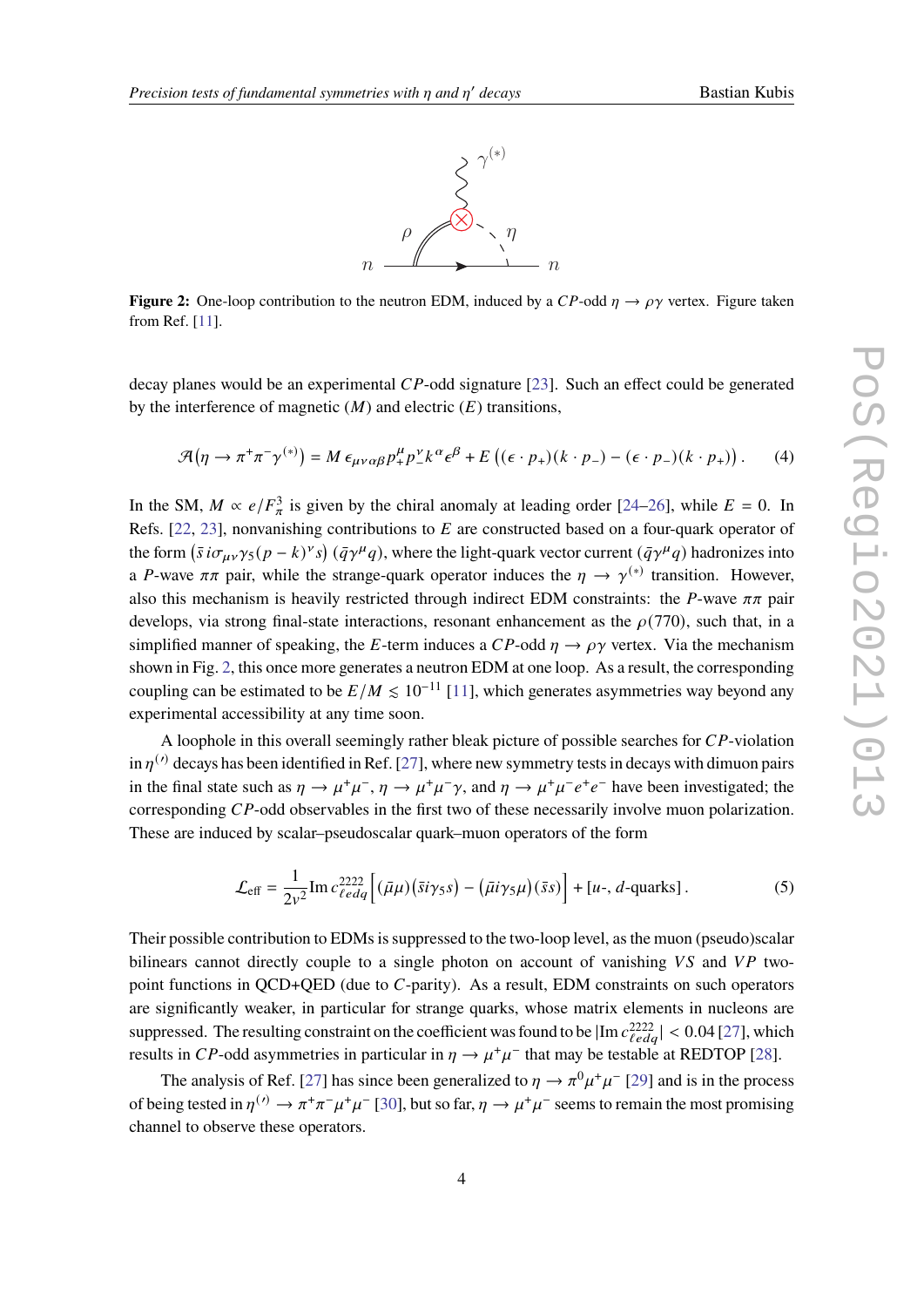<span id="page-4-2"></span>

Figure 3: C-conserving two-photon (left) and C-violating single-photon (right) mechanism for the decay  $\eta \to \pi^0 \ell^+ \ell^-$ . Figure taken from Ref. [\[11\]](#page-7-6).

#### <span id="page-4-0"></span>**3.** *C***-** and *CP*-violation

Class III interactions in the sense of Table [1](#page-1-0) are harder to motivate theoretically from the point of view of a fundamental underlying theory. Effective operators on the quark level appear at mass dimension seven and involve both four-quark or fermion–gauge-boson operators such as [\[31](#page-8-9)[–33\]](#page-8-10)

<span id="page-4-1"></span>
$$
\frac{1}{\Lambda^3} \bar{\psi}_f \gamma_5 D_\mu \psi_f \bar{\psi}_{f'} \gamma^\mu \gamma_5 \psi_{f'} + \text{h.c.}, \qquad \frac{1}{\Lambda^3} \bar{\psi}_f \sigma_{\mu\nu} \lambda_a \psi_f G_a^{\mu\lambda} F_\lambda^\nu. \tag{6}
$$

As these involve fermion helicity flips, they are actually of mass dimension eight when formulated in terms of fields invariant under the SM symmetry group (in other words, the prefactor  $1/\Lambda^3$  would have to be interpreted as  $v/\Lambda_{\text{BSM}}^4$ , where v is the Higgs vacuum expectation value). Electroweak radiative corrections mix classes II and III, such that indirect EDM constraints will also limit the prefactors of the operators [\(6\)](#page-4-1).

As the flavor-neutral light pseudoscalars  $n^{(\prime)}$ ,  $\pi^0$  are charge-conjugation eigenstates with eigenvalues  $C = +1$ , any decay that involves only these mesons as well as an *odd* number of photons is directly a test of C-conservation. Examples of such C-forbidden decays are  $\pi^0$ ,  $\eta^{(\prime)} \to 3\gamma$  or  $\eta^{(\prime)} \to 2\pi^0 \gamma^{(*)}$ . This is more complicated for the seemingly simplest such decays,  $\eta \to \pi^0 \gamma^{(*)}$ . as well as analogous  $n'$  decays: as a consequence of gauge invariance (and angular momentum conservation), the corresponding matrix elements can be decomposed according to

$$
\langle \pi^{0}(k)|j_{\mu}(0)|\eta(p)\rangle = \left[q^{2}(p+k)_{\mu} - (M_{\eta}^{2} - M_{\pi}^{2})q_{\mu}\right]F_{\eta\pi^{0}}(q^{2})\tag{7}
$$

(cf. the similar, although flavor-changing, decays  $K \to \pi \ell^+ \ell^-$  [\[34,](#page-8-11) [35\]](#page-8-12)), which vanish for real photons  $q^2 = 0$ . Potential nonvanishing, C-odd transitions can therefore only be assessed in the corresponding dilepton decays  $\eta \to \pi^0 \ell^+ \ell^-$ , for which, however, a C-conserving two-photon exchange, see Fig. [3,](#page-4-2) forms an irreducible SM background. The corresponding SM branching ratios have been recalculated recently [\[36\]](#page-8-13),  $\mathcal{B}(\eta \to \pi^0 e^+ e^-) = 2.1(5) \times 10^{-9}$  and  $\mathcal{B}(\eta \to \pi^0 \mu^+ \mu^-) =$ 1.2(3) × 10<sup>-9</sup> (as well as similar orders of magnitude for  $η'$  →  $π<sup>0</sup>ℓ<sup>+</sup>ℓ<sup>-</sup>$  and  $η'$  →  $ηℓ<sup>+</sup>ℓ<sup>-</sup>$ ), based on a vector-meson-dominance model for the corresponding two-photon decays [\[9\]](#page-7-4). These are to be compared to the current experimental upper limits,  $\mathcal{B}(\eta \to \pi^0 e^+ e^-) < 7.5 \times 10^{-6}$  [\[37\]](#page-9-0) and  $\mathcal{B}(\eta \to \pi^0 \mu^+ \mu^-)$  < 5 × 10<sup>-6</sup> [\[38\]](#page-9-1). Evidence for a C-odd signal can hence only be claimed if measured branching ratios significantly exceed the theoretical SM prediction, or in the nowadays rather unlikely case that interference effects between  $C$ -even and  $C$ -odd mechanisms allow us to observe Dalitz plot asymmetries in differential decay distributions.

Obviously, the idea of testing  $C$ -odd interactions via certain asymmetries (instead of via rates of decays that are strictly possible only if  $C$  is violated) is even more appealing for decays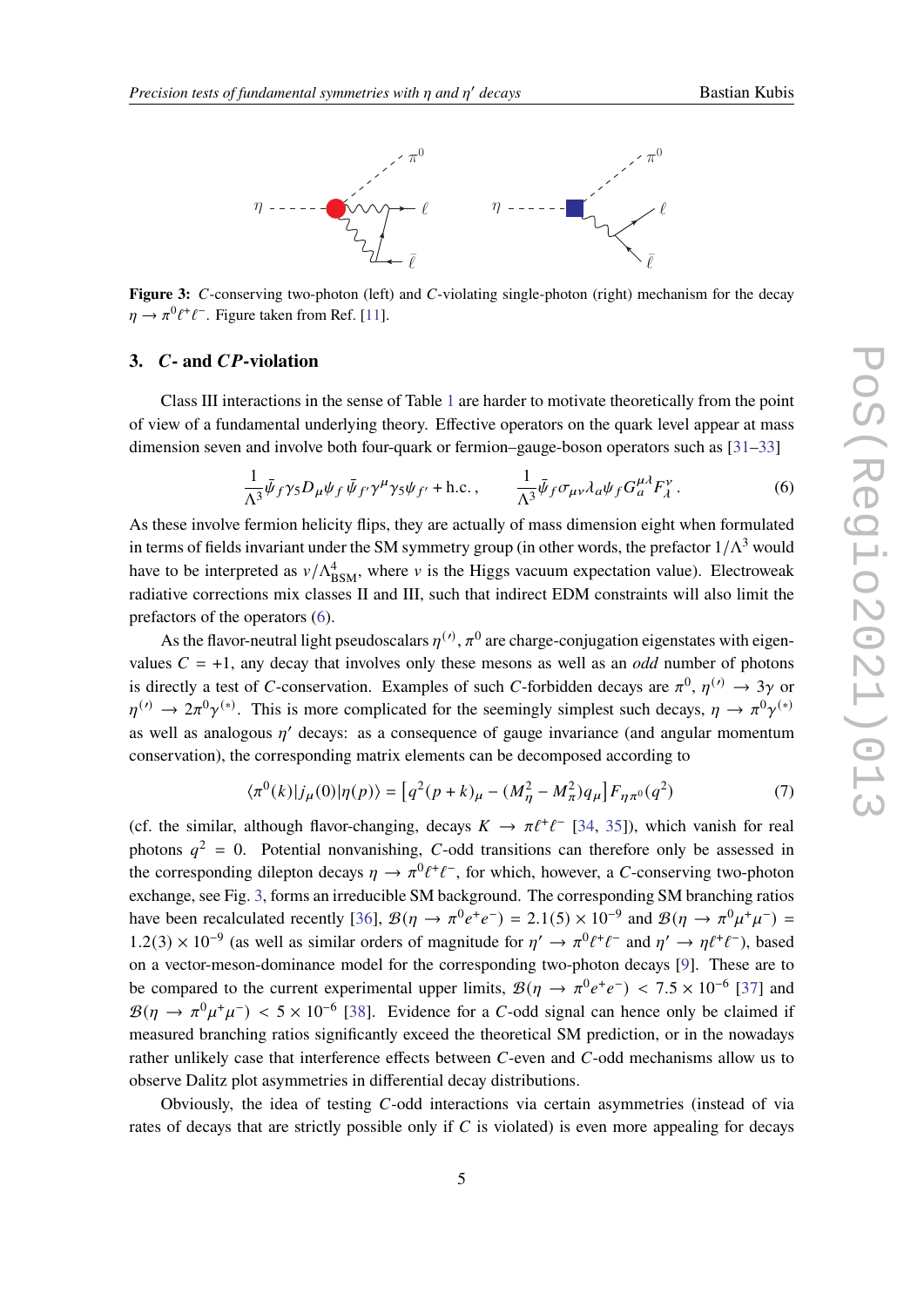with much larger branching ratios than these dilepton decays with their heavily suppressed SM rates. Indeed, with precisely this argument, it has been suggested to search for C-violation in Dalitz plot asymmetries in  $\eta \to \pi^+\pi^-\pi^0$  [\[39\]](#page-9-2), one of the dominant  $\eta$  decay modes, precisely for the reasons that such an asymmetry scales *linearly* with (supposedly very small) BSM physics parameters, while decay rates for, e.g.,  $\eta \rightarrow 3\gamma$  scale with such parameters *squared*.<sup>[1](#page-5-0)</sup> Subsequently, analogous suggestions have also been made for similar  $\eta'$  decays,  $\eta' \to \eta \pi^+ \pi^-$  and  $\eta' \to \pi^+ \pi^- \pi^0$ , with the rationale that these are partly sensitive to underlying short-distance operators of different isospin [\[41\]](#page-9-3).

The decay  $\eta \to \pi^+\pi^-\pi^0$  manifestly breaks G-parity. Within the SM, charge conjugation is preserved and hence isospin has to be broken; with electromagnetic effects strongly suppressed [\[42–](#page-9-4) [44\]](#page-9-5), this makes  $\eta \to 3\pi$  an ideal process to extract the light quark mass difference  $m_u - m_d$  [\[4\]](#page-6-3). Allowing for BSM effects, two additional amplitudes that break  $C$ -invariance can be added, either conserving or breaking isospin, such that the full decay amplitude is written as

$$
\mathcal{M}_c(s, t, u) = \mathcal{M}_0^{\mathcal{L}}(s, t, u) + \xi \mathcal{M}_1^C(s, t, u) + \mathcal{M}_2^{\mathcal{L}}(s, t, u), \qquad \xi = \frac{(M_{K^+}^2 - M_{K^0}^2)_{QCD}}{3\sqrt{3}F_{\pi}^2},
$$
(8)

where the subscript denotes the total (three-pion) isospin of the final state, and  $\zeta$  parameterizes the isospin breaking in the SM amplitude. Each of these amplitudes can subsequently be analyzed in the so-called Khuri–Treiman framework [\[45\]](#page-9-6), which allows us to take all iterated pion–pion rescattering effects into account consistently. For this purpose, the amplitudes are decomposed into single-variable amplitudes (SVAs) according to reconstruction theorems [\[39,](#page-9-2) [46,](#page-9-7) [47\]](#page-9-8) up to (and including)  $P$ -waves:

$$
\mathcal{M}_1^C(s, t, u) = \mathcal{F}_0(s) + (s - u)\mathcal{F}_1(t) + (s - t)\mathcal{F}_1(u) + \mathcal{F}_2(t) + \mathcal{F}_2(u) - \frac{2}{3}\mathcal{F}_2(s),
$$
  
\n
$$
\mathcal{M}_0^C(s, t, u) = (t - u)\mathcal{G}_1(s) + (u - s)\mathcal{G}_1(t) + (s - t)\mathcal{G}_1(u),
$$
  
\n
$$
\mathcal{M}_2^C(s, t, u) = 2(u - t)\mathcal{H}_1(s) + (u - s)\mathcal{H}_1(t) + (s - t)\mathcal{H}_1(u) - \mathcal{H}_2(t) + \mathcal{H}_2(u),
$$
\n(9)

where the subscripts at the SVAs denote isospin (which in turn identifies the angular momentum uniquely via Bose symmetry). Obviously,  $\mathcal{M}_{0,2}^{\overline{\mathcal{C}}}$  are odd under the exchange  $t \leftrightarrow u$ . For the SVAs, inhomogeneous Omnès solutions can be constructed,

$$
\mathcal{A}_I(s) = \Omega_I(s) \left( P_{n-1}(s) + \frac{s^n}{\pi} \int_{4M_\pi^2}^{\infty} \frac{\mathrm{d}x}{x^n} \frac{\sin \delta_I(x) \hat{\mathcal{A}}_I(x)}{|\Omega_I(x)| (x - s)} \right),\tag{10}
$$

 $\mathcal{A} \in \{\mathcal{F}, \mathcal{G}, \mathcal{H}\}\$ , where the Omnès functions  $\Omega_I(s)$  are given in terms of known pion–pion phase shift input, and the subtraction polynomials  $P_{n-1}(s)$  yield the free parameters of the dispersive representation. A minimal subtraction scheme for  $M_1^C$  depends on three (real) constants only; it allows us to fit data for  $\eta \to \pi^+\pi^-\pi^0$  [\[48\]](#page-9-9) and  $\eta \to 3\pi^0$  [\[49\]](#page-9-10) very well, as well as to fulfill constraints from chiral perturbation theory at  $O(p^4)$  [\[4,](#page-6-3) [50\]](#page-9-11). Employing the same minimal assumptions, it can be shown [\[41\]](#page-9-3) that  $\mathcal{M}_{0,2}^{\mathcal{C}}$  both depend on one single (complex) subtraction constant each, which can be matched unambiguously onto leading Taylor invariants:

$$
\mathcal{M}_0^{\mathcal{L}}(s,t,u) = g_0(s-t)(u-s)(t-u) + O(p^8), \qquad \mathcal{M}_2^{\mathcal{L}}(s,t,u) = g_2(t-u) + O(p^4).
$$
 (11)

<span id="page-5-0"></span><sup>&</sup>lt;sup>1</sup>The same problem obviously also affects the  $P$ - and  $CP$ -violating decays discussed in the previous section: decay rates for, e.g.,  $\eta^{(\prime)} \to \pi \pi$  or  $\eta \to 4\pi^0$  [\[40\]](#page-9-12) are quadratically suppressed in the small couplings.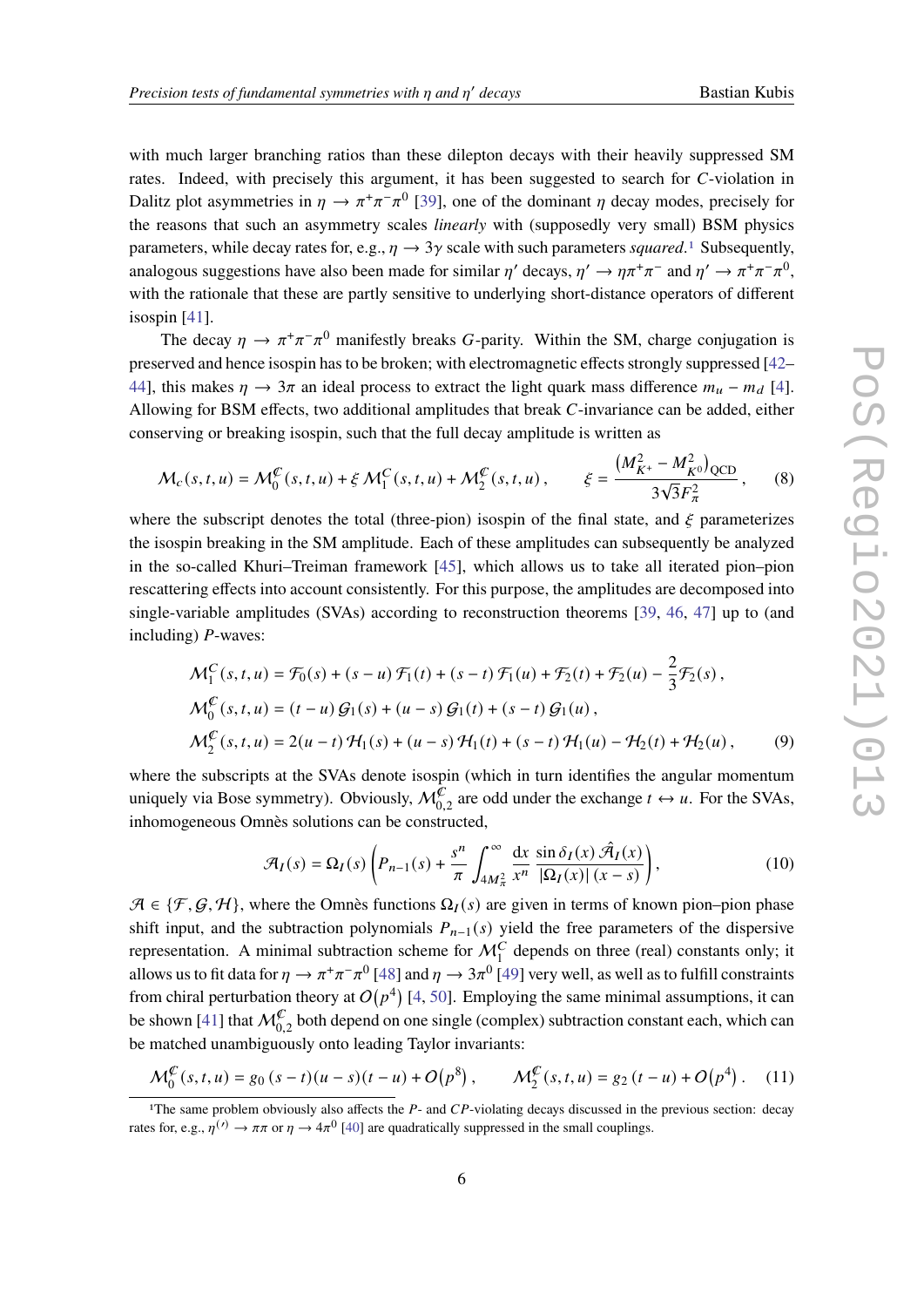The effective coupling constants  $g_{0,2}$  can be constrained from the most recent KLOE Dalitz plot data  $[48]$ , which overall restricts C-violation to the permille level. While the kinematical dependence of the two C-odd amplitudes and their different interference patterns can clearly not be resolved (all  $C$ -/ $CP$ -violating signals vanish within  $1-2\sigma$ ), the small phase space severely reduces the sensitivity to the isoscalar amplitude  $\mathcal{M}_0^{\mathcal{C}}$  [\[39,](#page-9-2) [41\]](#page-9-3).

In principle, this kinematic suppression could be overcome in the decay  $\eta' \to \pi^+\pi^-\pi^0$ , in which one would expect  $C$ -violation to be caused by essentially the same fundamental operators; and indeed, the relative theoretical sensitivity to  $g_0$  would be enhanced by about two orders of magnitude compared to  $\eta \to \pi^+\pi^-\pi^0$  [\[41\]](#page-9-3). However, as this is a comparably rare decay ( $\mathcal{B}(\eta' \to$  $(\pi^+\pi^-\pi^0) \approx 3.6 \times 10^{-3}$ , an analysis on C-violation based on the existing data by BESIII [\[51\]](#page-9-13) is not too promising right now.

This is somewhat different for  $\eta' \to \eta \pi^+ \pi^-$  [\[52\]](#page-9-14), for which a Khuri–Treiman-type dispersive analysis of the SM amplitude has also been performed already [\[53\]](#page-9-15). Here, the SM decay conserves isospin, while a  $C$ -odd contribution would change the isospin by 1. Charge asymmetries in the  $\eta' \to \eta \pi^+ \pi^-$  Dalitz plot therefore test a BSM operator of different isospin, which is independent of the ones constrained in  $\eta \to \pi^+\pi^-\pi^0$ . A Khuri–Treiman analysis of the corresponding amplitudes has also been performed in Ref. [\[41\]](#page-9-3), and while the resulting constraints are not quite as strong yet, C-violation is restricted to the percent level in this channel. We also refer to that reference for graphical representations of the various Dalitz plot asymmetries.

## **4. Summary**

Decays of *n* and *n'* mesons allow for a vast range of physics investigations, both within the Standard Model and beyond. Here we have concentrated in particular on possible new patterns of discrete symmetry violation. Electric dipole moments set rigorous limits on  $P$ - and  $\mathbb{CP}$ -violation, putting most candidate decays way beyond foreseeable experimental reach; the exception being certain strange-quark–muon operators of dimension six that may be testable in particular in  $\eta \rightarrow$  $u^+u^-$ . Very little theory work has been done on P-conserving, but C- and CP-violating mechanisms so far, however, a dispersion-theoretical framework has now been established to investigate charge asymmetries in  $\eta^{(\prime)} \to \pi^+\pi^-\pi^0$  and  $\eta' \to \eta\pi^+\pi^-$  Dalitz plots. New experimental results from forthcoming facilities such as the JLab Eta Factory [\[54\]](#page-9-16) or REDTOP [\[28\]](#page-8-6) are eagerly awaited.

## **References**

- <span id="page-6-0"></span>[1] B.M.K. Nefkens and J.W. Price, *The Neutral decay modes of the eta meson*, *[Phys. Scripta T](https://doi.org/10.1238/Physica.Topical.099a00114)* **99** [\(2002\) 114](https://doi.org/10.1238/Physica.Topical.099a00114) [[nucl-ex/0202008](https://arxiv.org/abs/nucl-ex/0202008)].
- <span id="page-6-1"></span>[2] J. Wess and B. Zumino, *Consequences of anomalous Ward identities*, *[Phys. Lett. B](https://doi.org/10.1016/0370-2693(71)90582-X)* **37** (1971) [95.](https://doi.org/10.1016/0370-2693(71)90582-X)
- <span id="page-6-2"></span>[3] E. Witten, *Global Aspects of Current Algebra*, *[Nucl. Phys. B](https://doi.org/10.1016/0550-3213(83)90063-9)* **223** (1983) 422.
- <span id="page-6-3"></span>[4] G. Colangelo, S. Lanz, H. Leutwyler and E. Passemar, *Dispersive analysis of*  $\eta \to 3\pi$ , *[Eur.](https://doi.org/10.1140/epjc/s10052-018-6377-9) [Phys. J. C](https://doi.org/10.1140/epjc/s10052-018-6377-9)* **78** (2018) 947 [[1807.11937](https://arxiv.org/abs/1807.11937)].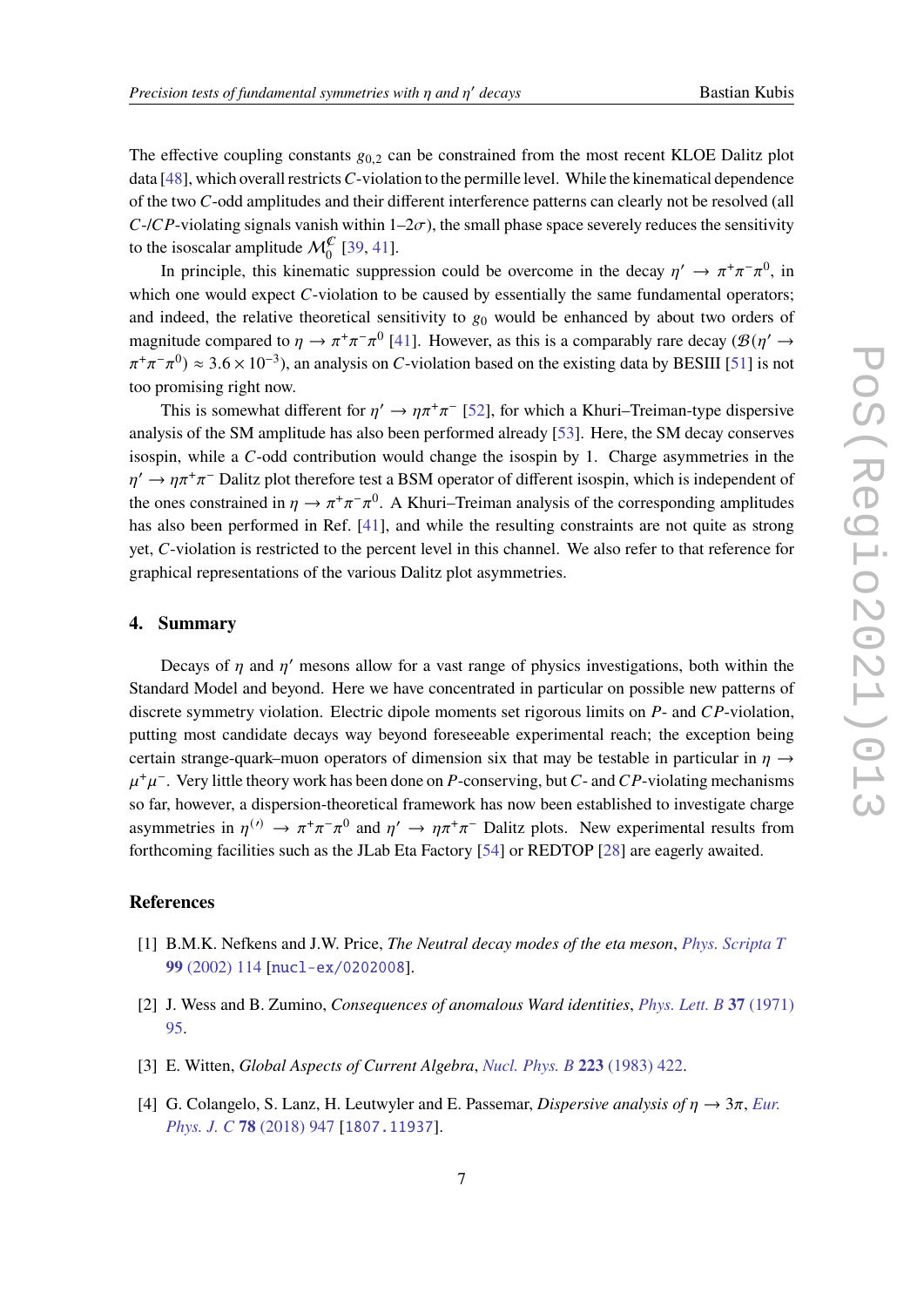- <span id="page-7-0"></span>[5] T. Aoyama et al., *The anomalous magnetic moment of the muon in the Standard Model*, *[Phys.](https://doi.org/10.1016/j.physrep.2020.07.006) Rept.* **887** [\(2020\) 1](https://doi.org/10.1016/j.physrep.2020.07.006) [[2006.04822](https://arxiv.org/abs/2006.04822)].
- <span id="page-7-1"></span>[6] P. Masjuan and P. Sánchez-Puertas, *Pseudoscalar-pole contribution to the*  $(g_{\mu} - 2)$ *: a rational approach*, *[Phys. Rev. D](https://doi.org/10.1103/PhysRevD.95.054026)* **95** (2017) 054026 [[1701.05829](https://arxiv.org/abs/1701.05829)].
- <span id="page-7-2"></span>[7] S. Holz, J. Plenter, C.-W. Xiao, T. Dato, C. Hanhart, B. Kubis et al., *Towards an improved*  $understanding of \eta \rightarrow \gamma^* \gamma^*$ , *[Eur. Phys. J. C](https://doi.org/10.1140/epjc/s10052-021-09661-0)* 81 (2021) 1002 [[1509.02194](https://arxiv.org/abs/1509.02194)].
- <span id="page-7-3"></span>[8] S. Holz, C. Hanhart, M. Hoferichter and B. Kubis, A dispersive analysis of  $\eta' \to \pi^+\pi^-\gamma$  and  $\eta' \to \ell^+ \ell^- \gamma$ , [2202.05846](https://arxiv.org/abs/2202.05846).
- <span id="page-7-4"></span>[9] R. Escribano, S. Gonzàlez-Solís, R. Jora and E. Royo, *Theoretical analysis of the doubly radiative decays*  $\eta^{(\prime)} \to \pi^0 \gamma \gamma$  and  $\eta' \to \eta \gamma \gamma$ , *Phys. Rev. D* **102** [\(2020\) 034026](https://doi.org/10.1103/PhysRevD.102.034026) [[1812.08454](https://arxiv.org/abs/1812.08454)].
- <span id="page-7-5"></span>[10] J. Lu and B. Moussallam, *The*  $\pi\eta$  interaction and  $a_0$  *resonances in photon–photon scattering*, *[Eur. Phys. J. C](https://doi.org/10.1140/epjc/s10052-020-7969-8)* **80** (2020) 436 [[2002.04441](https://arxiv.org/abs/2002.04441)].
- <span id="page-7-6"></span>[11] L. Gan, B. Kubis, E. Passemar and S. Tulin, *Precision tests of fundamental physics with and* ′ *mesons*, *[Phys. Rept.](https://doi.org/10.1016/j.physrep.2021.11.001)* **945** (2022) 2191 [[2007.00664](https://arxiv.org/abs/2007.00664)].
- <span id="page-7-7"></span>[12] R.J. Crewther, P. Di Vecchia, G. Veneziano and E. Witten, *Chiral Estimate of the Electric Dipole Moment of the Neutron in Quantum Chromodynamics*, *[Phys. Lett. B](https://doi.org/10.1016/0370-2693(79)90128-X)* **88** (1979) 123.
- <span id="page-7-8"></span>[13] A. Pich and E. de Rafael, *Strong CP violation in an effective chiral Lagrangian approach*, *[Nucl. Phys. B](https://doi.org/10.1016/0550-3213(91)90019-T)* **367** (1991) 313.
- <span id="page-7-9"></span>[14] KLOE-2 collaboration, *Upper limit on the*  $\eta \rightarrow \pi^+\pi^-$  *branching fraction with the KLOE experiment*, *JHEP* **10** [\(2020\) 047](https://doi.org/10.1007/JHEP10(2020)047) [[2006.14710](https://arxiv.org/abs/2006.14710)].
- <span id="page-7-10"></span>[15] K. Ottnad, B. Kubis, U.-G. Meißner and F.-K. Guo, *New insights into the neutron electric dipole moment*, *[Phys. Lett. B](https://doi.org/10.1016/j.physletb.2010.03.005)* **687** (2010) 42 [[0911.3981](https://arxiv.org/abs/0911.3981)].
- <span id="page-7-11"></span>[16] J. de Vries, E. Mereghetti, R.G.E. Timmermans and U. van Kolck, *The Effective Chiral Lagrangian From Dimension-Six Parity and Time-Reversal Violation*, *[Annals Phys.](https://doi.org/10.1016/j.aop.2013.05.022)* **338** [\(2013\) 50](https://doi.org/10.1016/j.aop.2013.05.022) [[1212.0990](https://arxiv.org/abs/1212.0990)].
- <span id="page-7-12"></span>[17] J. Bsaisou, U.-G. Meißner, A. Nogga and A. Wirzba, *P- and T-Violating Lagrangians in Chiral Effective Field Theory and Nuclear Electric Dipole Moments*, *[Annals Phys.](https://doi.org/10.1016/j.aop.2015.04.031)* **359** [\(2015\) 317](https://doi.org/10.1016/j.aop.2015.04.031) [[1412.5471](https://arxiv.org/abs/1412.5471)].
- <span id="page-7-13"></span>[18] M. Gorchtein, *Nucleon EDM and rare decays of*  $\eta$  and  $\eta'$  mesons, [0803.2906](https://arxiv.org/abs/0803.2906).
- [19] T. Gutsche, A.N. Hiller Blin, S. Kovalenko, S. Kuleshov, V.E. Lyubovitskij, M.J. Vicente Vacas et al., *CP-violating decays of the pseudoscalars*  $\eta$  and  $\eta'$  and their *connection to the EDM of the neutron*, *[Phys. Rev. D](https://doi.org/10.1103/PhysRevD.95.036022)* **95** (2017) 036022 [[1612.02276](https://arxiv.org/abs/1612.02276)].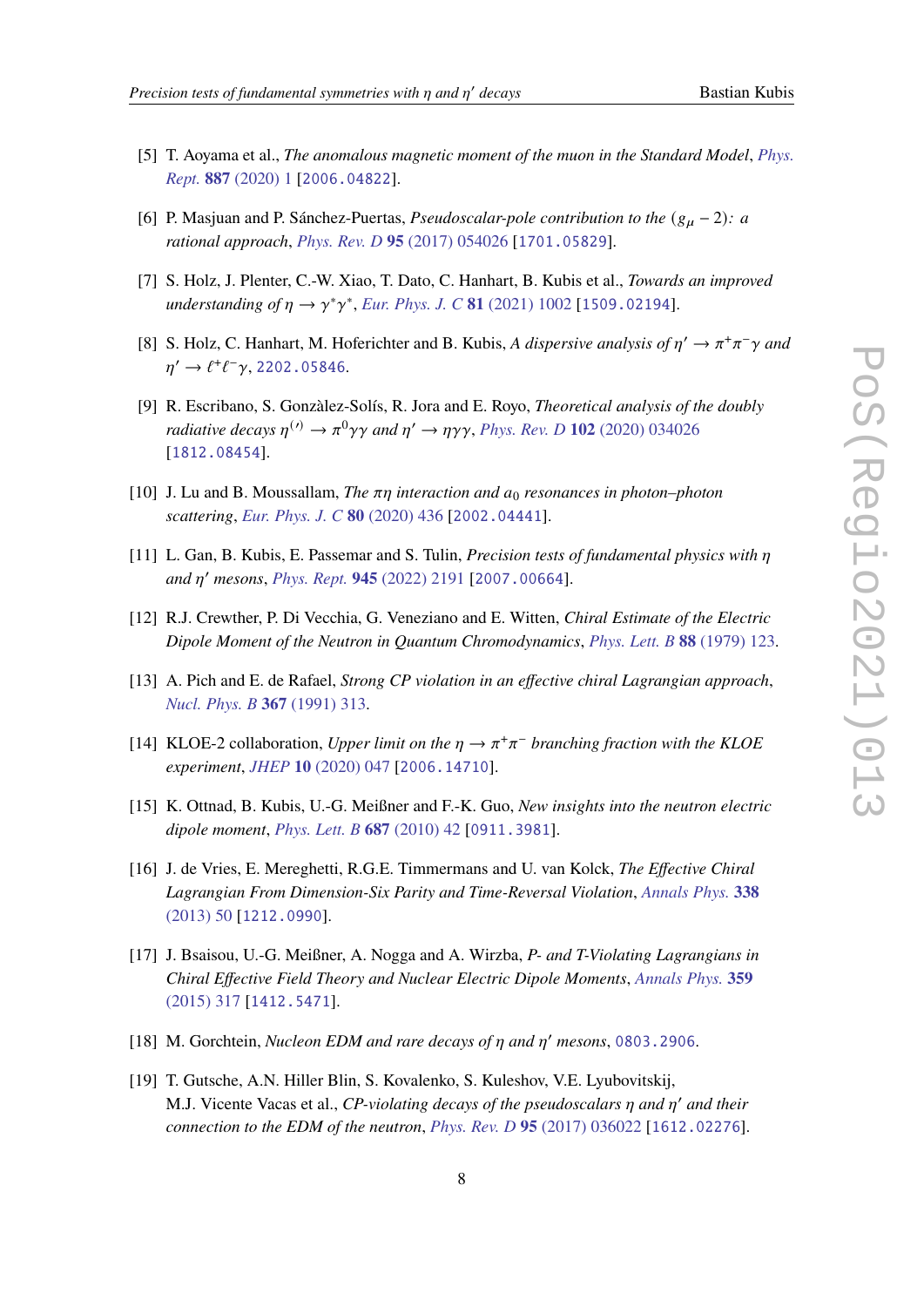- [20] A.S. Zhevlakov, M. Gorchtein, A.N. Hiller Blin, T. Gutsche and V.E. Lyubovitskij, *Bounds on rare decays of and* ′ *mesons from the neutron EDM*, *[Phys. Rev. D](https://doi.org/10.1103/PhysRevD.99.031703)* **99** (2019) 031703 [[1812.00171](https://arxiv.org/abs/1812.00171)].
- <span id="page-8-0"></span>[21] A.S. Zhevlakov, T. Gutsche and V.E. Lyubovitskij, *Updated limits on the CP violating*  $\eta \pi \pi$ and  $η'ππ$  couplings derived from the neutron *EDM*, *[Phys. Rev. D](https://doi.org/10.1103/PhysRevD.99.115004)* 99 (2019) 115004 [[1904.08154](https://arxiv.org/abs/1904.08154)].
- <span id="page-8-1"></span>[22] C.Q. Geng, J.N. Ng and T.H. Wu, CP violation in the decay  $\eta \to \pi^+ \pi^- \gamma$ , [Mod. Phys. Lett. A](https://doi.org/10.1142/S0217732302007697) **17** [\(2002\) 1489](https://doi.org/10.1142/S0217732302007697) [[hep-ph/0201191](https://arxiv.org/abs/hep-ph/0201191)].
- <span id="page-8-2"></span>[23] D.-N. Gao, *The CP-violating asymmetry in*  $\eta \to \pi^+\pi^-e^+e^-$ , *[Mod. Phys. Lett. A](https://doi.org/10.1142/S0217732302007739)* 17 (2002) [1583](https://doi.org/10.1142/S0217732302007739) [[hep-ph/0202002](https://arxiv.org/abs/hep-ph/0202002)].
- <span id="page-8-3"></span>[24] J. Bijnens, A. Bramon and F. Cornet, *Three Pseudoscalar Photon Interactions in Chiral Perturbation Theory*, *[Phys. Lett. B](https://doi.org/10.1016/0370-2693(90)91212-T)* **237** (1990) 488.
- [25] F. Stollenwerk, C. Hanhart, A. Kupść, U.-G. Meißner and A. Wirzba, *Model-independent*  $a$ *pproach to*  $\eta \to \pi^+\pi^-\gamma$  and  $\eta' \to \pi^+\pi^-\gamma$ , *[Phys. Lett. B](https://doi.org/10.1016/j.physletb.2011.12.008)* **707** (2012) 184 [[1108.2419](https://arxiv.org/abs/1108.2419)].
- <span id="page-8-4"></span>[26] B. Kubis and J. Plenter, *Anomalous decay and scattering processes of the meson*, *[Eur.](https://doi.org/10.1140/epjc/s10052-015-3495-5) [Phys. J. C](https://doi.org/10.1140/epjc/s10052-015-3495-5)* **75** (2015) 283 [[1504.02588](https://arxiv.org/abs/1504.02588)].
- <span id="page-8-5"></span>[27] P. Sánchez-Puertas, *CP* violation in  $\eta$  muonic decays, *JHEP* 01 [\(2019\) 031](https://doi.org/10.1007/JHEP01(2019)031) [[1810.13228](https://arxiv.org/abs/1810.13228)].
- <span id="page-8-6"></span>[28] REDTOP collaboration, *The REDTOP Experiment: Rare*  $\eta/\eta'$  Decays To Probe New *Physics*, [2203.07651](https://arxiv.org/abs/2203.07651).
- <span id="page-8-7"></span>[29] R. Escribano, E. Royo and P. Sánchez-Puertas, *New-physics signatures via violation in*  $\eta^{(\prime)} \rightarrow \pi^0 \mu^+ \mu^-$  and  $\eta' \rightarrow \eta \mu^+ \mu^-$  decays, [2202.04886](https://arxiv.org/abs/2202.04886).
- <span id="page-8-8"></span>[30] M. Zillinger, B. Kubis and P. Sánchez-Puertas, 2022.
- <span id="page-8-9"></span>[31] I.B. Khriplovich, *What do we know about T odd but P even interaction?*, *[Nucl. Phys. B](https://doi.org/10.1016/0550-3213(91)90448-7)* **352** [\(1991\) 385.](https://doi.org/10.1016/0550-3213(91)90448-7)
- [32] M.J. Ramsey-Musolf, *Electric dipole moments and the mass scale of new T violating, P conserving interactions*, *[Phys. Rev. Lett.](https://doi.org/10.1103/PhysRevLett.83.3997)* **83** (1999) 3997 [[hep-ph/9905429](https://arxiv.org/abs/hep-ph/9905429)].
- <span id="page-8-10"></span>[33] A. Kurylov, G.C. McLaughlin and M.J. Ramsey-Musolf, *Constraints on T odd, P even interactions from EDMs, revisited*, *[Phys. Rev. D](https://doi.org/10.1103/PhysRevD.63.076007)* **63** (2001) 076007 [[hep-ph/0011185](https://arxiv.org/abs/hep-ph/0011185)].
- <span id="page-8-11"></span>[34] G. D'Ambrosio, G. Ecker, G. Isidori and J. Portoles, *The Decays*  $K \to \pi \ell^+ \ell^-$  beyond leading *order in the chiral expansion*, *JHEP* **08** [\(1998\) 004](https://doi.org/10.1088/1126-6708/1998/08/004) [[hep-ph/9808289](https://arxiv.org/abs/hep-ph/9808289)].
- <span id="page-8-12"></span>[35] B. Kubis and R. Schmidt, *Radiative corrections in*  $K \to \pi \ell^+ \ell^-$  decays, *[Eur. Phys. J. C](https://doi.org/10.1140/epjc/s10052-010-1442-z)* 70 [\(2010\) 219](https://doi.org/10.1140/epjc/s10052-010-1442-z) [[1007.1887](https://arxiv.org/abs/1007.1887)].
- <span id="page-8-13"></span>[36] R. Escribano and E. Royo, *A theoretical analysis of the semileptonic decays*  $\eta^{(\prime)} \to \pi^0 l^+ l^ \int \frac{d\eta}{\theta} \to \eta l^+ l^-$ , *[Eur. Phys. J. C](https://doi.org/10.1140/epjc/s10052-020-08748-4)* **80** (2020) 1190 [[2007.12467](https://arxiv.org/abs/2007.12467)].